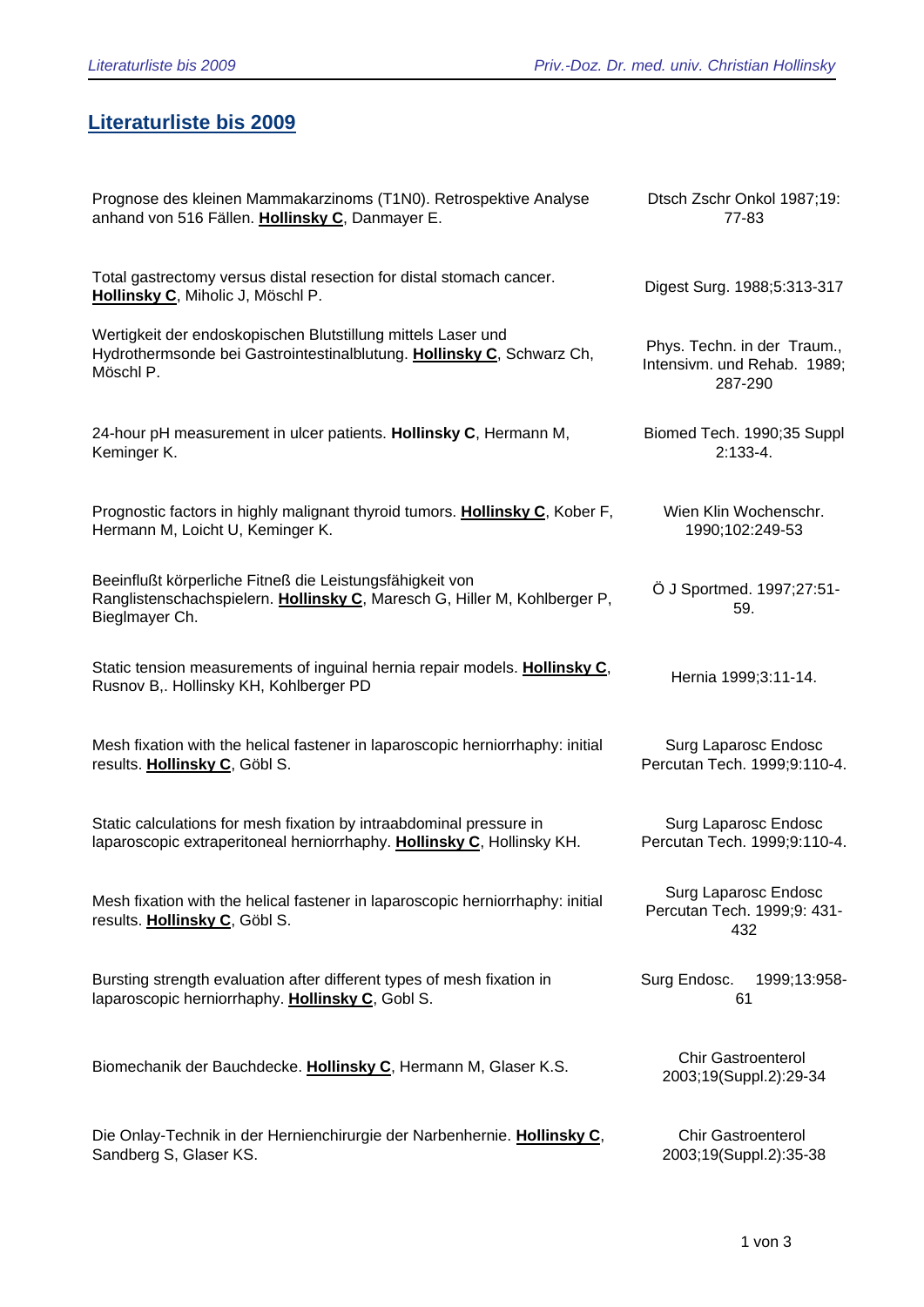| Measurement of the tensile strength of the ventral abdominal wall in<br>comparison with scar tissue. Hollinsky C, Sandberg S.                                                                          | Clin Biomech. 2007;22:88-92                 |
|--------------------------------------------------------------------------------------------------------------------------------------------------------------------------------------------------------|---------------------------------------------|
| A biomechanical study of the Reinforced Tension Line $(RTL)$ – a technique<br>for abdominal wall closure and incisional hernias. Hollinsky C, Sandberg S.                                              | Eur Surg. 2007; 39:122-127                  |
| Preliminary results with the reinforced tension line: a new technique for<br>patients with ventral abdominal wall hernias. Hollinsky C, Sandberg S,<br>Kocijan R.                                      | Am J Surg. 2007;194:234-9                   |
| Biomechanical Properties of Lightweight Versus Heavyweight Meshes for<br>Laparoscopic Inguinal Hernia Repair and their Impact on Recurrence Rates.<br>Hollinsky C, Sandberg S, Koch T, Seidler S.      | Surg Endosc. 2008; 22:2679-<br>85           |
| Comparison of a new self-gripping mesh to other fixation methods for<br>laparoscopic hernia repair in a rat model. Hollinsky C, Kolbe T, Walter I,<br>Joachim A, Sandberg S, Koch T, Rülicke T.        | J Am Coll Surg. 2009                        |
| Clinically diagnosed groin hernias without a peritoneal sac at laparoscopy -<br>what to do? Hollinsky C, Sandberg S.                                                                                   | Am J Surg. 2009                             |
| Tensile strength and adhesion formation of mesh fixation systems in<br>laparoscopic incisional hernia repair. Hollinsky C, Kolbe T, Walter I, Joachim<br>A, Sandberg S, Koch T, Rülicke T, Tuchmann A. | Surg Endosc. 2009                           |
| Acute infrarenal occlusion of the abdominal aorta. Wandschneider W,<br>Hollinsky C, Denck H.                                                                                                           | Vasa. 1987;16:36-9                          |
| The thyroid cancer in the change of time. A retrospective study of 1129 cases<br>between the years 1949 to 1987. Keminger K, Kober F, Hollinsky C.                                                     | Acta Chir Austriaca. 1989;<br>21:25-33      |
| Erfahrungen mit den differenzierten Schilddrüsenkarzinomen. Keminger K,<br>Hollinsky C, Kober F, Hermann M.                                                                                            | Acta Chir Austriaca. 1989; 21:<br>260-264   |
| Der intraoperative Schnellschnitt in der Strumachirurgie. Hermann M,<br>Keminger K, Hollinsky C, Kober F                                                                                               | Acta Chir Austriaca. 1989; 21:<br>265-269   |
| Malignant transformation of autonomous struma. Hermann M, Kober F,<br><b>Hollinsky C.</b>                                                                                                              | Acta Med Austriaca. 1990;17<br>Suppl 1:76-7 |
| Malignant lymphomas of the thyroid gland. Heiss A, Kober F, Heinz R,<br>Hollinsky C, Hermann M, Roschal A.                                                                                             | Wien Klin Wochenschr.<br>1990;102:247-9     |